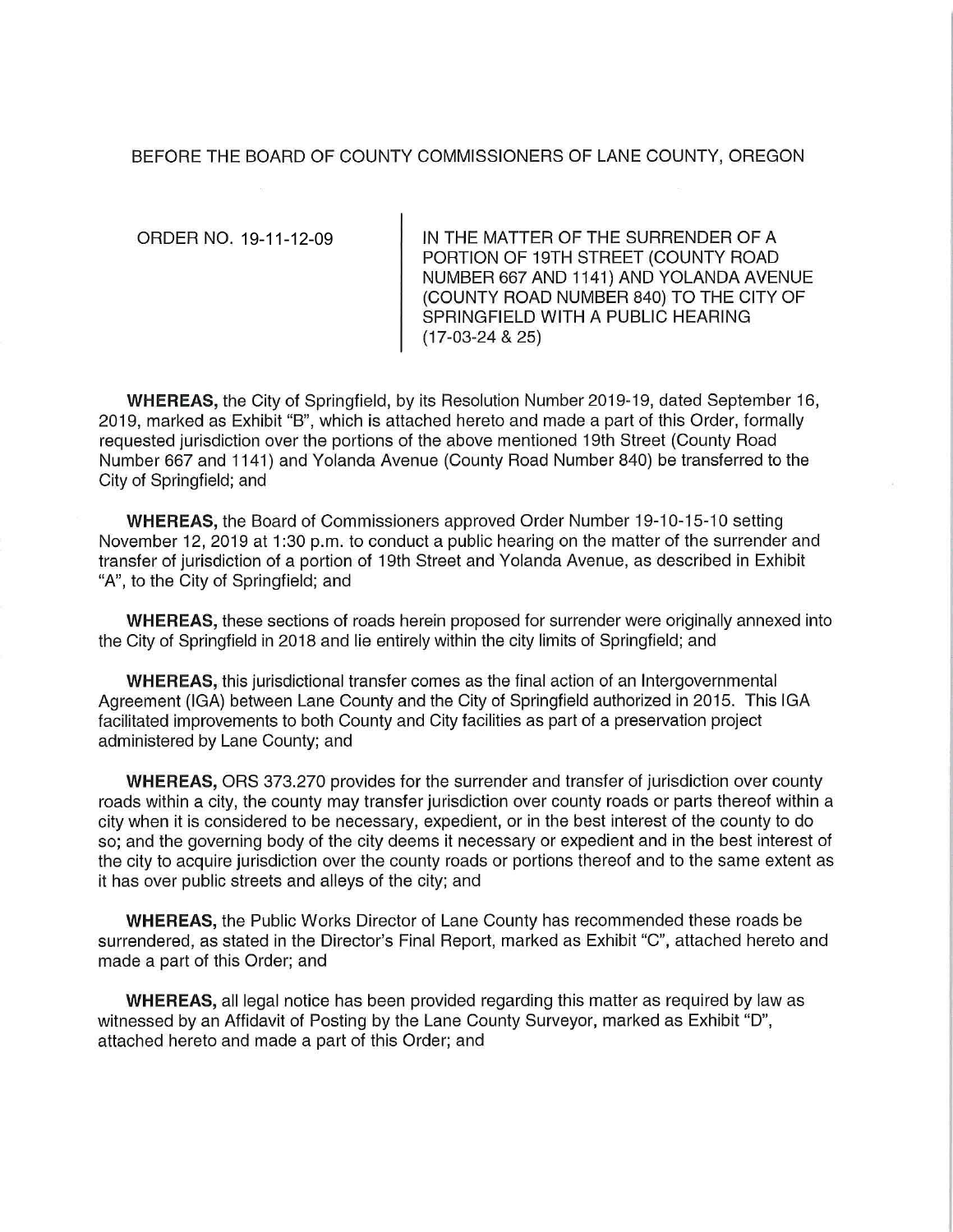**NOW, THEREFORE,** the Board of Commissioners of Lane County **ORDERS** as follows:

- 1. Lane County, in accordance with ORS 373.270, hereby surrenders jurisdiction of the portion of 19th Street (County Road Number 667 and 1141 ) and the portion of Yolanda Avenue (County Road Number 840), as described in Exhibit "A" and shown on Exhibit "E", to the City of Springfield.
- 2. This Order to be filed with the Lane County Clerk in the Commissioner's Journal of Administration and copies forwarded to the Lane County Surveyor and Department of Public Works for updating appropriate indexes and County Road records.

**ADOPTED** this <u>12th \_</u>day of \_\_November \_\_\_\_\_\_\_\_\_\_\_, 2019

Pete Sorenson, Chair LANE COUNTY BOARD OF COMMISSIONERS

**APPROVEI** Date LANE COUNTY OFFICE OF LEGAL COUNSEL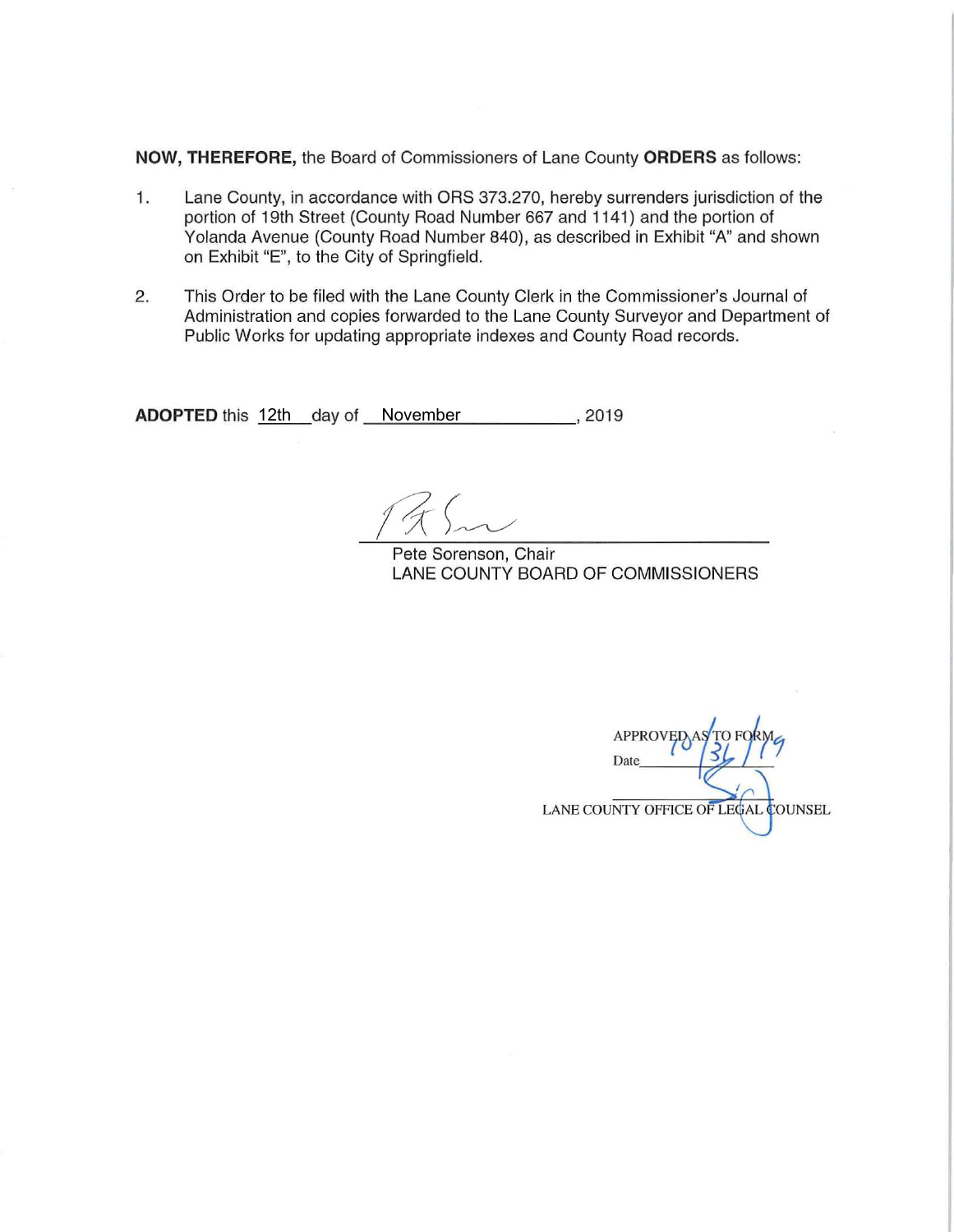#### **LEGAL DESCRIPTION**  \*\*\*\*\*\*\*\*\*\*\*\*\*\*\*\*\*\*\*\*\*\*\*\*\*\*\*\*\*\*\*\*\*\*\*\*\*\*\*\*\*\*\*\*\*\*\*\*\*\*\*\*\*\*\*\*\*\*\*\*\*\*\*\*\*\*\*\*\*\*\*\*\*\*\*\*\*\*

## 19<sup>th</sup> STREET (COUNTY ROAD NUMBER 667 & 1141)

All that portion of 19<sup>th</sup> Street (County Road Numbers 667 and 1141) from the northerly end of the portion of 19<sup>th</sup> Street surrendered to the City of Springfield in Lane County Board of Commissioners Order No. 82-8-18-13, thence extending northerly 2043 feet, more or less, to the southerly right of way of Yolanda Avenue (County Road Number 840). The portion of 19<sup>th</sup> Street described herein is in Sections 24 and 25, Township 17 South, Range 3 West of the Willamette Meridian, Lane County, Oregon.

#### YOLANDA AVENUE (COUNTY ROAD NUMBER 840)

All that portion of Yolanda Avenue (County Road Number 840) from the northerly extension of the westerly right of way of  $19<sup>th</sup>$  Street (County Road 667), thence extending easterly 1306 feet, more or less, to the westerly line of the portion of Yolanda Avenue that was surrendered to the City of Springfield by in Lane County Board of Commissioners Order No. 88-2-24-17. The portion of 19<sup>th</sup> Street described herein is in Section 24, Township 17 South, Range 3 West of the Willamette Meridian, Lane County, Oregon.

0.25

**MILEAGE** 

0.39

**Exhibit** "A"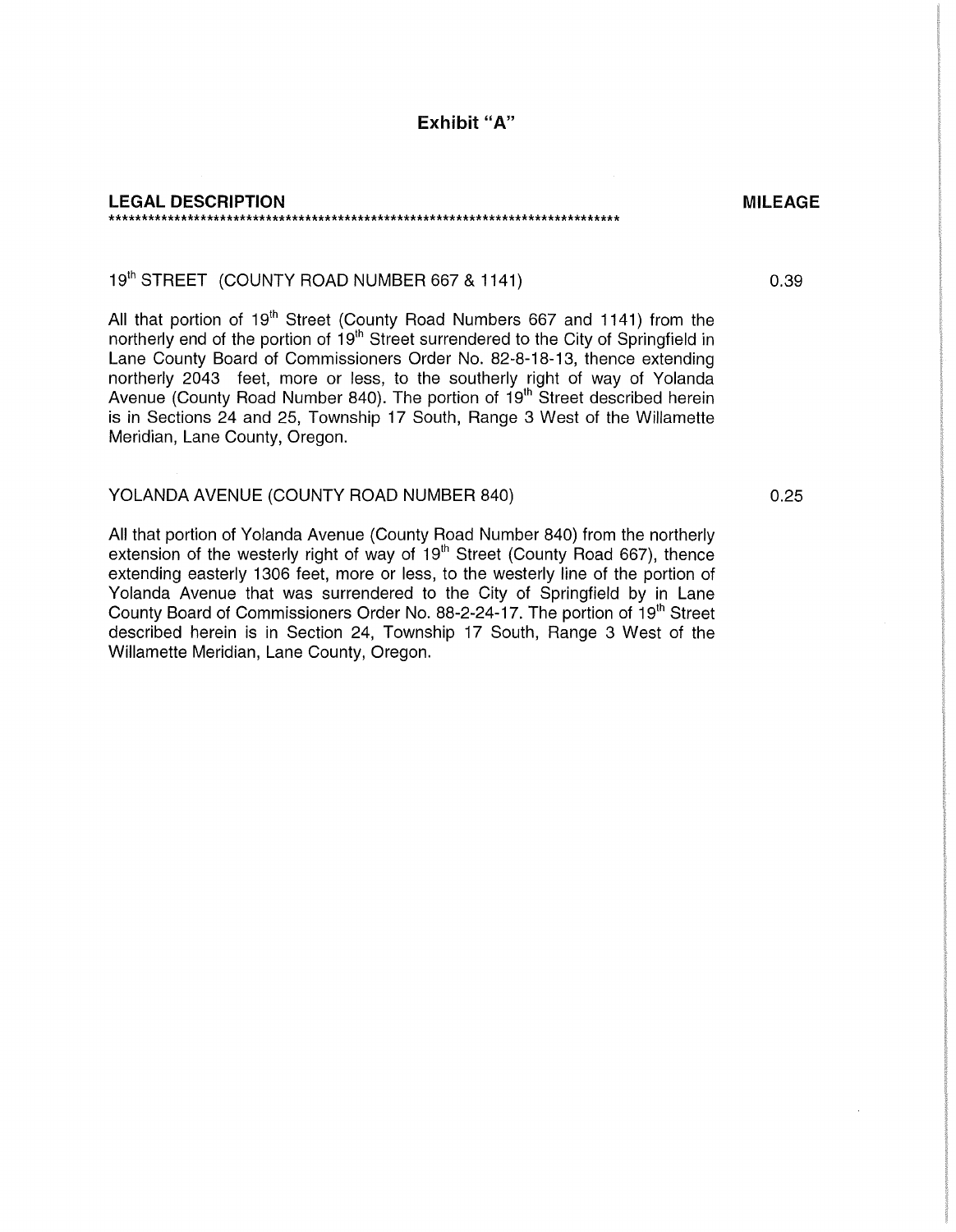### Exhibit "B"

## CITY OF SPRINGFIELD, OREGON RESOLUTION NO. 2019-19

# A RESOLUTION REQUESTING SURRENDER OF JURISDICTION OF PORTIONS OF 19TH STREET AND YOLANDA AVENUE

WHEREAS, it is necessary and in the best interests of the City and the citizens of Springfield to acquire jurisdiction over the portions of county roads referenced and incorporated herein, to provide the same level of service, maintenance, and enforcement provided for other public streets within the city limits of Springfield;

WHEREAS, in an intergovernmental agreement executed by the City on April 21, 2015, and by the County on May l1, 2015, the City agreed that the county roads described in Attachment 1, a true copy whereof is annexed hereto and by this reference incorporated herein, will be City streets;

WHEREAS, the Board of County Commissioners of Lane County, Oregon has authority under provisions of ORS 373.270 to surrender jurisdiction over county roads within the corporate limits of the City of Springfield;

WHEREAS, the described portions of the county roads have been annexed to the City of Springfield and lie within the corporate limits of the City of Springfield;

**WHEREAS**, the referenced county roads are part of the network of roads in the Springfield Comprehensive Plan Urban Growth; and

**WHEREAS**, operations of City streets will be more efficient if these County roads are also City streets and recommends that the City request that the County surrender jurisdiction to the City,

NOW, THEREFORE, BE IT RESOLVED THE COMMON COUNCIL OF THE CITY OF SPRINGFIELD:

 $S$ ection  $1$ : The Common Council, of the City of Springfield hereby requests that Lane County surrender jurisdiction over the above described portions of county roads to the City of Springfield in accordance with the provisions of ORS 373.270.

Section 2: The Council directs that a copy of this Resolution be forwarded to the Board of County Commissioners of Lane County, Oregon, requesting surrender of jurisdiction of the above described portions of County Roads in accordance with the provisions of ORS 373.270.

Section 3: Upon receipt by the City Manager of a certified copy of an order of the Board of County Commissioners of Lane County, Oregon releasing jurisdiction of the described portions of County Road to the City of Springfield, the City shall have the same control, power and jurisdiction over the road as it has over all other streets and alleys within the City of Springfield.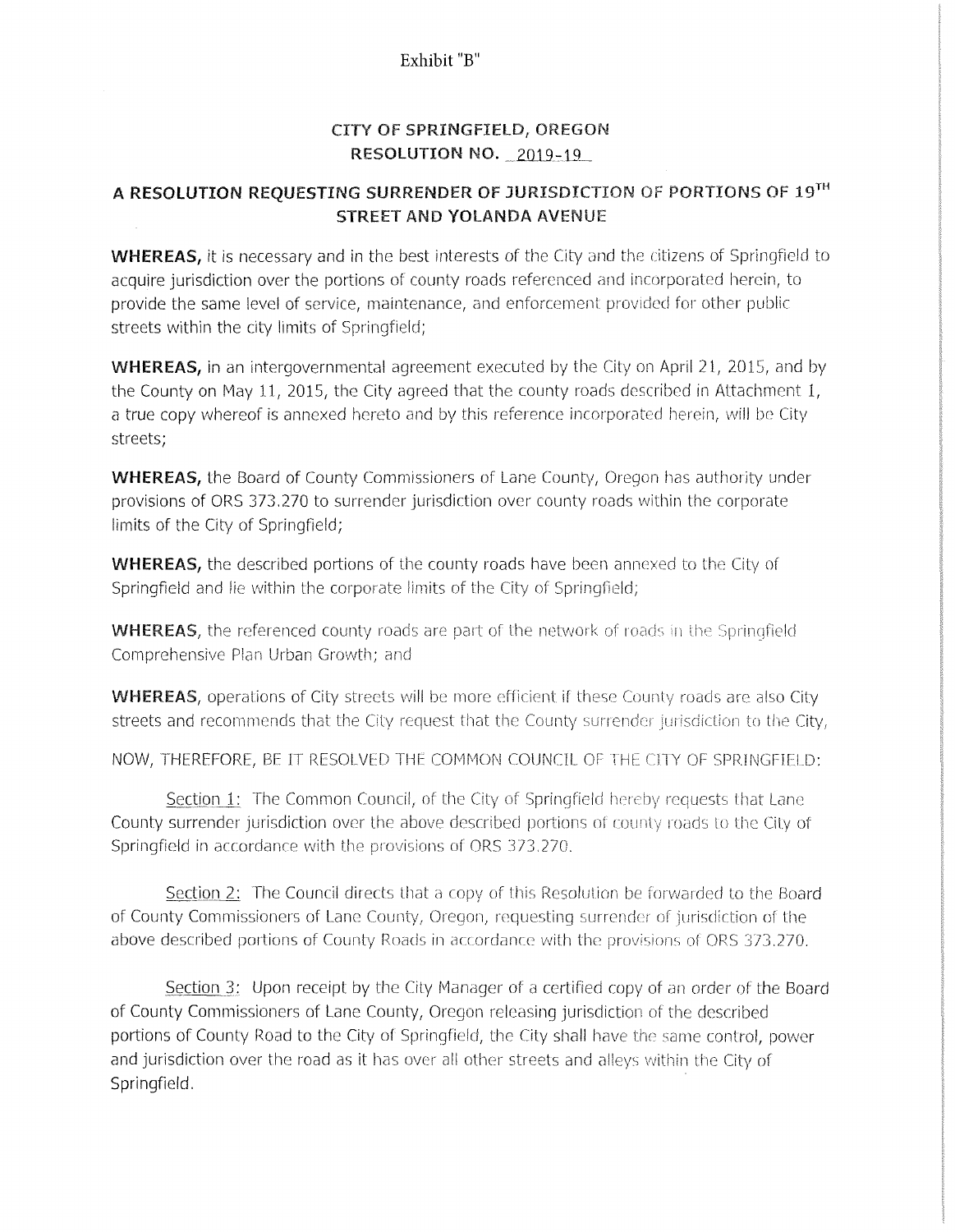Section 4: In the event the Board of County Commissioners of Lane County fails to enter the order referred to in Section 3 within 150 days from the date this Resolution is adopted, the request and authorization contained herein shall terminate as though this Resolution had not been adopted.

Section 5: This Resolution will take effect upon adoption by the Council and approval by the Mayor.

ADOPTED by the Common Council of the City of Springfield this 16 day of September  $2019$ , by a vote of  $6$  for and  $0$  against.

Wristen 2. Kunch

ATTEST:

REVIEWED & APPROVED AS TO FORM seti DATE:  $9.12/19$ OFFICE OF CITY ATTORNEY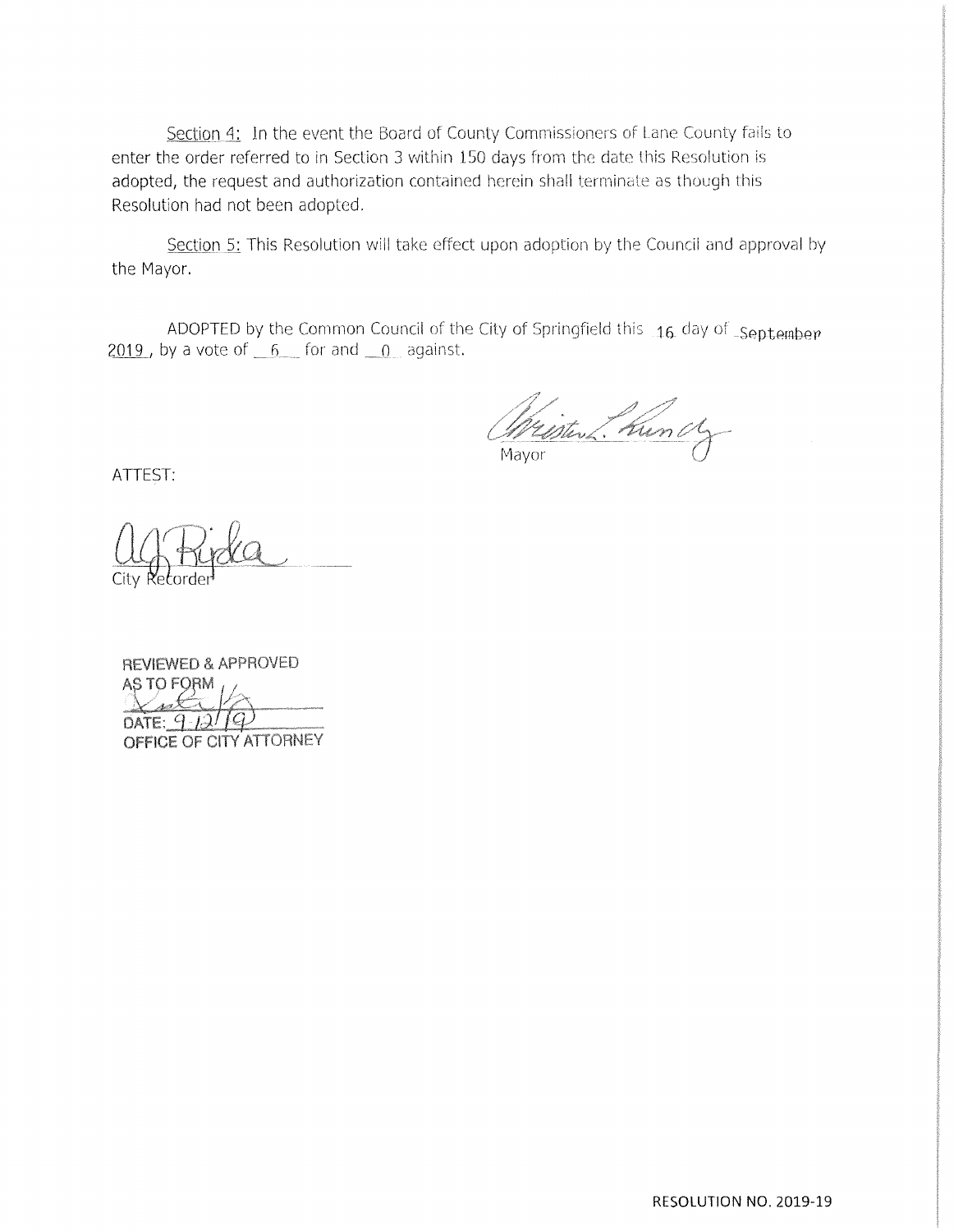## EXHIBIT "C"

## BEFORE THE BOARD OF COUNTY COMMISSIONERS OF LANE COUNTY, OREGON

DIRECTOR'S FINAL REPORT **IN THE MATTER OF THE SURRENDER OF A** PORTION OF 19TH STREET (COUNTY ROAD NUMBERS 667 AND 1141) AND A PORTION OF YOLANDA AVENUE (COUNTY ROAD NUMBER 840) TO THE CITY OF SPRINGFIELD WITH A PUBLIC HEARING (17-03-24 & 25)

The City of Springfield has adopted Resolution No. 2019-19, dated September 16, 2019, formally requesting the transfer of jurisdiction of portions of 19th Street (County Road No. 667 and 1141) and Yolanda Avenue (County Road No. 840) within their city limits.

This transfer comes as the final action of an Intergovernmental Agreement (IGA) between Lane County and the City of Springfield authorized in 2015. This IGA facilitated improvements to both County and City facilities as part of a preservation project administered by Lane County.

The combined portions of the two county roads consists of approximately 0.64 miles of right of way and are described on Exhibit "A", attached to the Order. The subject portions of roads are currently under the jurisdiction of Lane County, and the transfer of jurisdiction over these County roads would enable the City to maintain, develop, and improve the roads to the City's own specifications, standards, and timetables.

Approving the surrender of these roads will relieve the County of the obligation of future maintenance and improvement costs.

ORS 373.270 provides for the transfer of jurisdiction over a county road within a city. The county may transfer jurisdiction over a county road or portion thereof within a city when it is considered to be necessary, expedient, or for the best interest of the county to do so; and the governing body of the city deems it necessary or expedient and for the best interest of the city to acquire jurisdiction over the county road or part thereof to the same extent as it has over public streets and alleys of the city.

Legal notice for the Public Hearing to consider the matter of the surrender of the described portions of 19th Street and Yolanda Avenue has been provided as required by ORS 373.270.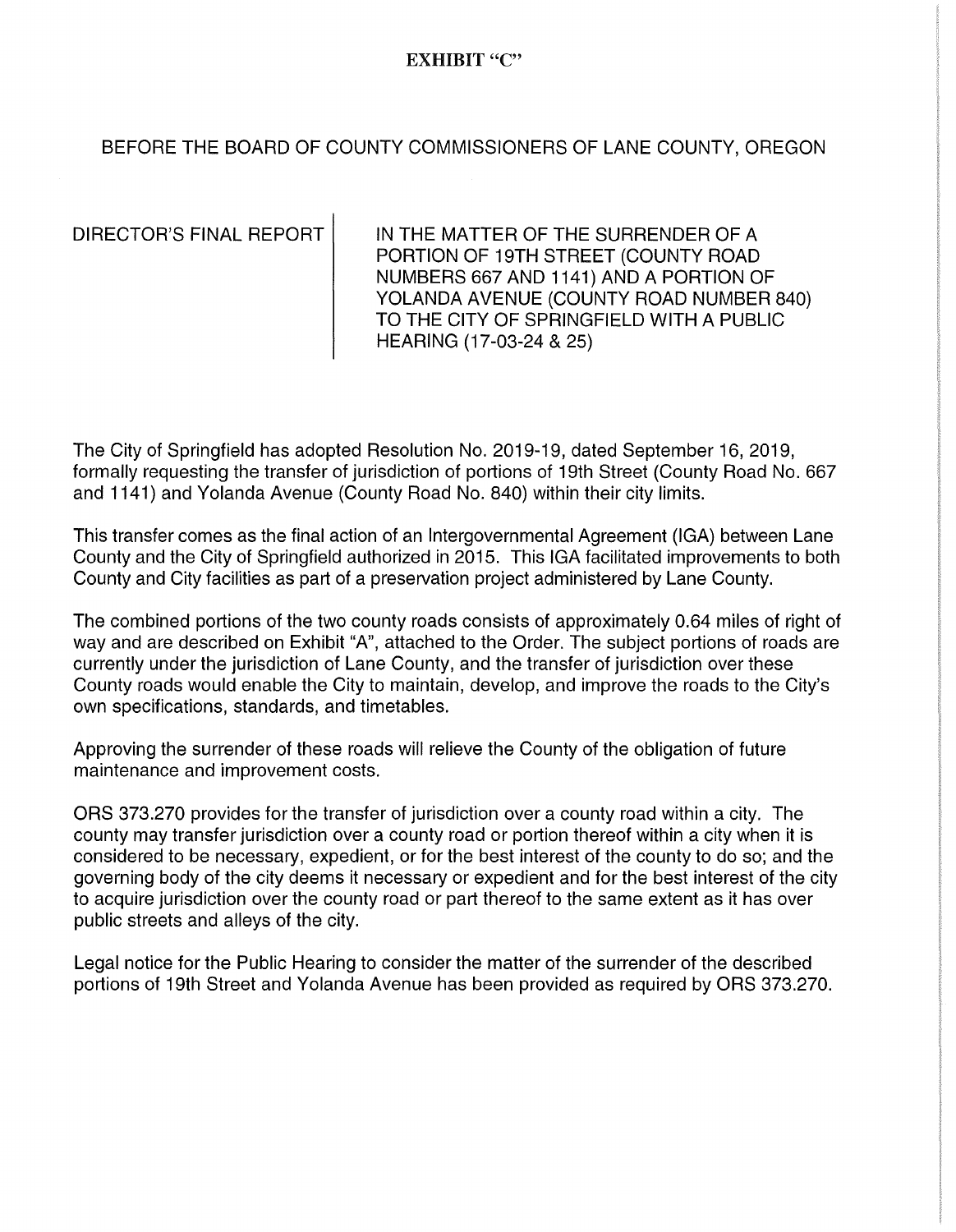### **EXHIBIT "C"**

It is therefore recommended that the portions of 19th Street (County Road Number 667 and 1141) and Yolanda Avenue (County Road Number 840) as described in Exhibit "A" of the Order, be surrendered to the City of Springfield as it will be in the best interest of the County.

DATED this  $30^{\prime\prime}$  day of  $O_{c}$  to be  $\sim$ , 2019

Dan Hurley, Director Department of Public Works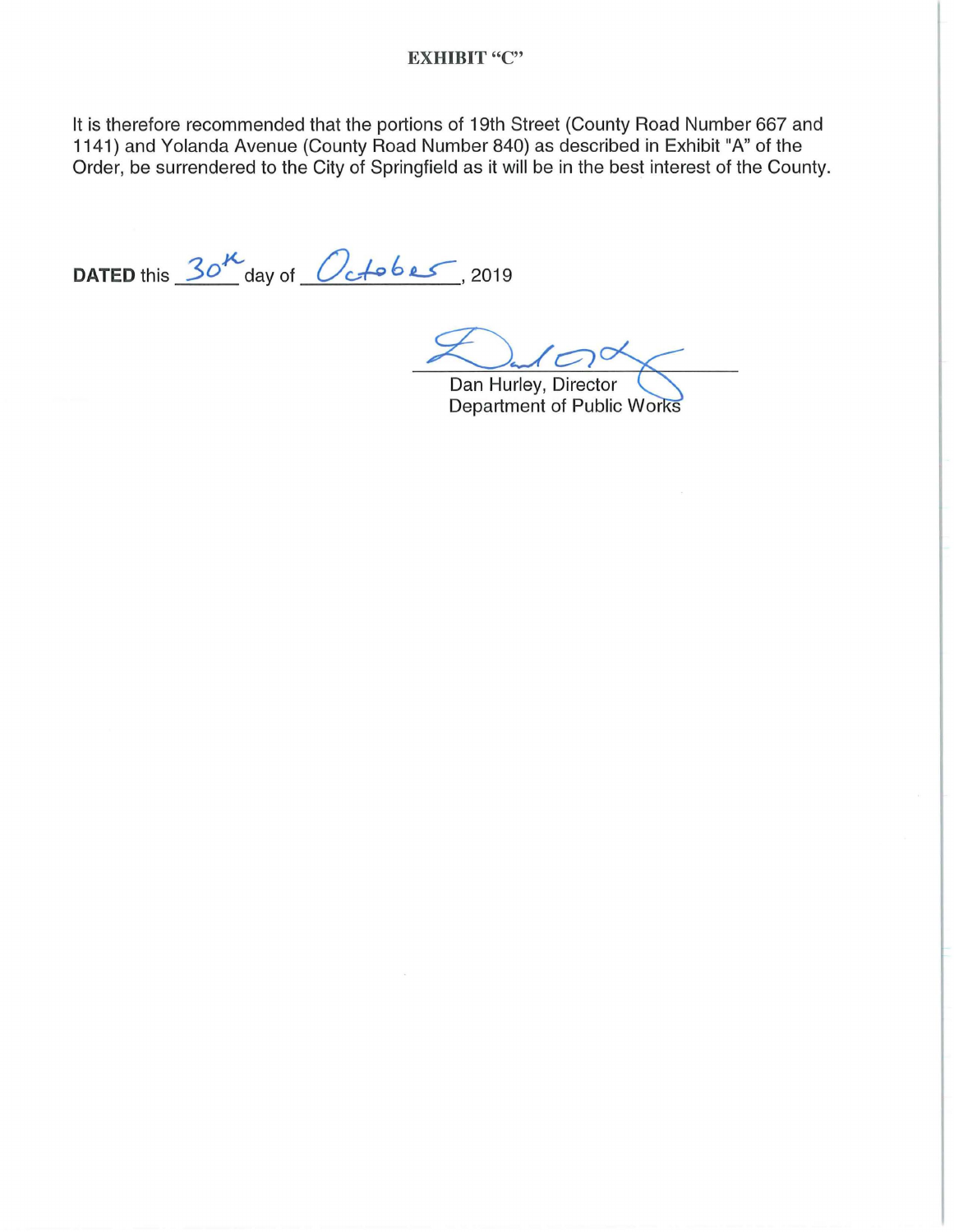### EXHIBIT "D"

## BEFORE THE BOARD OF COUNTY COMMISSIONERS OF LANE COUNTY, OREGON

AFFIDAVIT OF POSTING IN THE MATTER OF THE SURRENDER OF A PORTION OF 19TH STREET (COUNTY ROAD NUMBER 667 AND 1141) AND YOLANDA AVENUE (COUNTY ROAD NUMBER 840) TO THE CITY OF SPRINGFIELD WITH A PUBLIC HEARING (17-03-24 & 25)

I, Mikeal J, Blommé, Lane County Surveyor, certify as follows:

On the 18th day of October, 2019, and in accordance with ORS 373.270, I posted six (6) copies of the Notice of Hearing in the above entitled matter in six places, positioned to be visible to the traveling public, as follows:

- 1. Posted on a street light at the southeast corner of 19th Street and Bonnie Lane.
- 2. Posted on a street light on the west side of 19th Street at Lomond Avenue intersection.
- 3. Posted on Power Pole No. 96007, east side of 19th Street at Hayden Bridge Road intersection.
- 4. Posted on Power Pole No. 96013, north side of Yolanda Avenue at 19th Street intersection.
- 5. Posted on a street light on the south side of Yolanda Avenue approximately 150 feet east of 20th Street, in front of a business named Emerald Dance Center.
- 6. Posted on a street light, south side of Yolanda Avenue at 23rd Street intersection at westerly entrance to Briggs Middle School.

OFFICIAL STAMP **KALA WORLEY**  NOTARY PUBLIC-OREGON COMMISSION NO. 973281 MY COMMISSION EXPIRES MARCH 28, *2022* 

Mikeal J/Blommé Lane County Surveyor

State of Oregon ) § County of Lane )